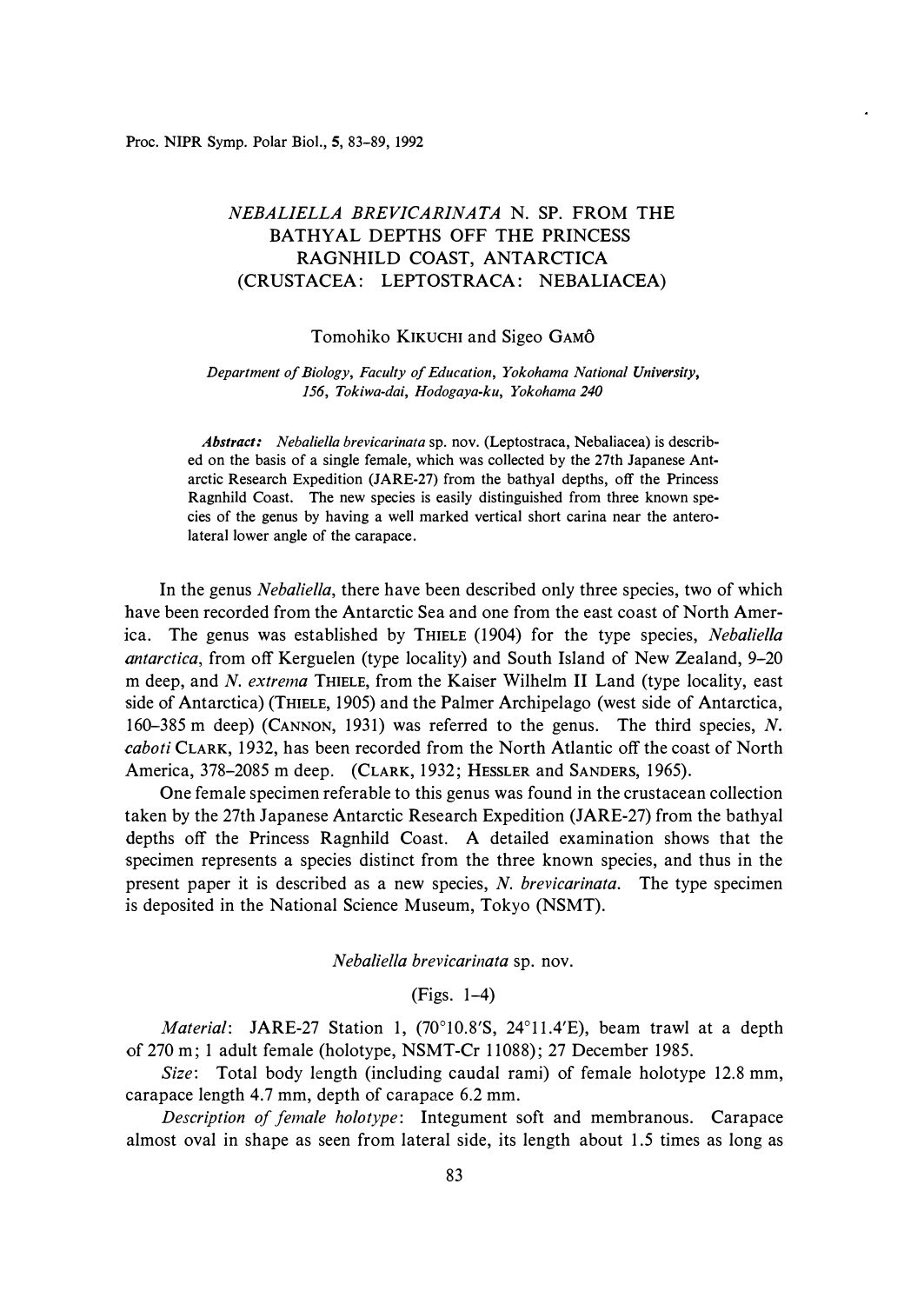width. Dorso-lateral hind margin of carapace almost reaches the middle portion of fourth abdominal segment (Fig. la). In dorsal aspect, dorsal hind margin deeply creft and finely spinulous along its inner edge (Fig. le). Third and fourth abdominal segments only dorsally exposed (Fig. la). Near antero-ventral corner of carapace, a short, distinct vertical carina extending upward from its lower edge and being about 0.2 times as long as depth of carapace (Fig. lb). Distal portion of rostrum has a narrow and tuberculate projection on its proximal ventral portion (Fig. lf). Rostrum about 0.3 times as long as carapace, and its basal portion abruptly robust, almost oval in shape, about 0.3 times as wide as long and slightly more than half as long as its length, its distal portion narrowly projects forwards (Fig. 1g).

Eyestalk (Fig. 1d, e) articulated with head, without any ornamentations and visual elements; its articulate portion dorsally covered with rostral flange.

First antenna (Fig. 2d) with four-segmented peduncle; first peduncular segment short and robust, without stout setae; second segment elongate, bearing fine distal setae on its dorsal and ventral portions; third segment semitriangular in shape, with fine setae on its distal portion; fourth segment provided with several setae on anterior edge; antennular scale a little longer than fourth peduncular segment, about 3.0 times longer than wide, and densely setose on both sides; flagellum about 3.5 times longer than scale and consists of about 20 segments, of which basal one is composed of several



*Fig. 1. Nebaliella brevicarinata sp. nov.,female, holotype. a, female, total length 12.80 mm (including caudal lrami), lateral view (right side of carapace removed); b, carapace in lateral view; c, posterior end of carapace and second abdominal somite in dorsal view; d, eye in lateral view; e, eye and rostrum; J, rostrum; g, rostrum in dorsal view; h, abdomen in ventral view. Scale bars indicate 0.5 mm.* 



*Fig. 2. Nebaliella brevicarinata sp. nov. female, holotype. a, mandible; b, first maxilla; c, second maxilla; d, first antenna; e, second antenna.*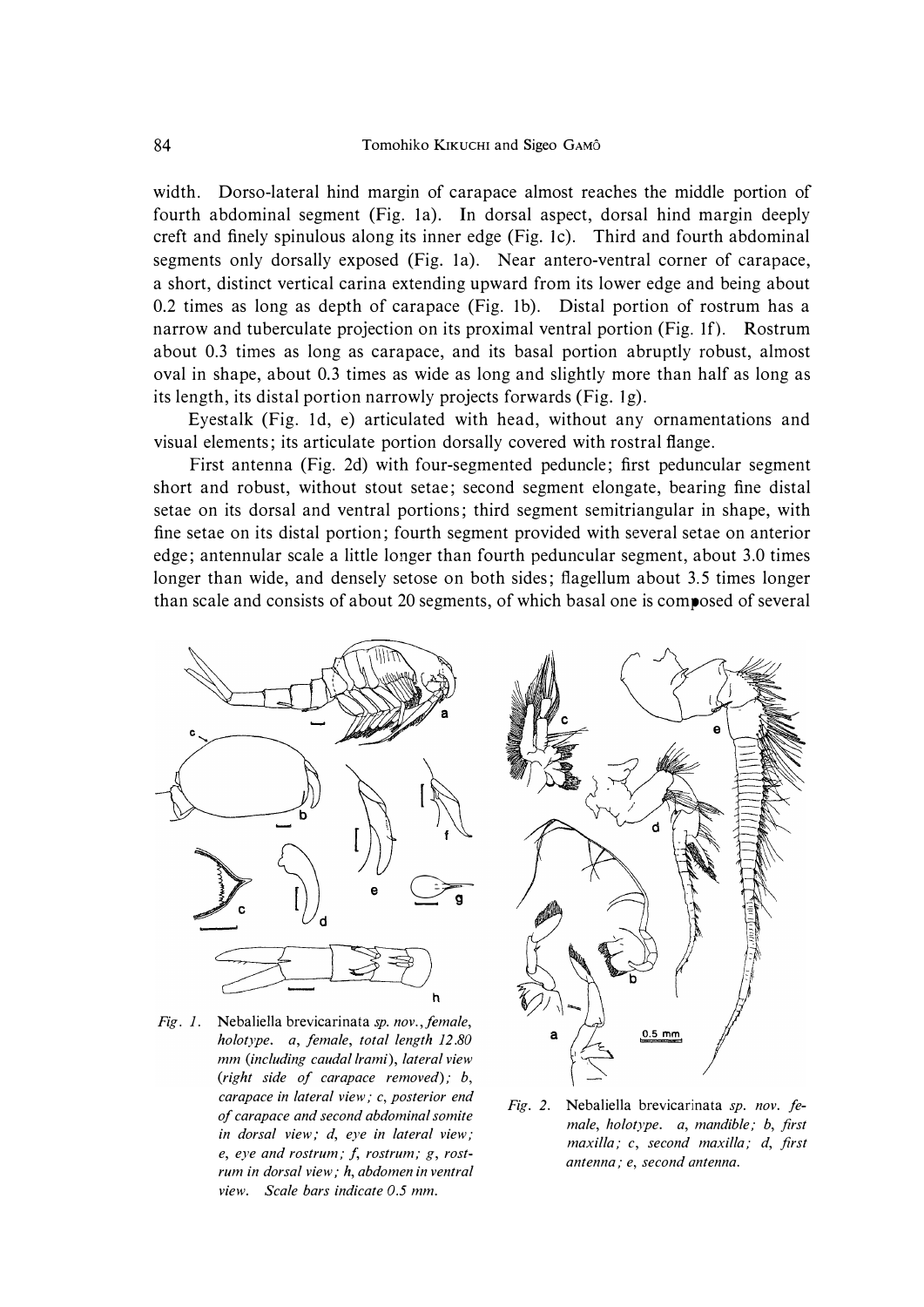

*Fig. 3.* Nebaliella brevicarinata *sp. nov. female, holotype. a, first thoracopod; b, second thoracopod; c, third thoracopod; d, fourth thoracopod; e, fifth thoracopod; f, sixth thoracopod; g, seventh thoracopod; h, eighth thoracopod.* 



*Fig. 4.* Nebaliella brevicarinata *sp. nov. female, holotype. a, first pleopod; b, second pleopod; c, third pleopod; d, fourth pleopod.* 

fused segments.

Second antenna (Eig. 2e) with four-segmented peduncle; first peduncular segment robust and provided with short and stout spine on dorso-distal edge; second segment about same size with first peduncular segment and furnished with hooklike projection on its dorsal end and one long spine on disto-ventral portion; third segment as long as fourth one and almost the same in shape, and furnished with strong slender spines and fine setae on anterior edge; flagellum rather long, almost reaches fourth pleopod in natural position and consists of about 35 segments, distal several segments of flagellum fused together.

Palp of mandible (Fig. 2a) consists of subequal 3 segments, second segment bears one strong spine in distolateral portion, third one elliptical in shape having plumose setae on ventral margin, incisor process with 3 acute teeth, and molar process with grinding surface.

Distal endite of first maxilla (Fig. 2b) 1.7 times longer than proximal one; palp very long, its distal flagellum about 3.6 times longer than four-segmented protopod,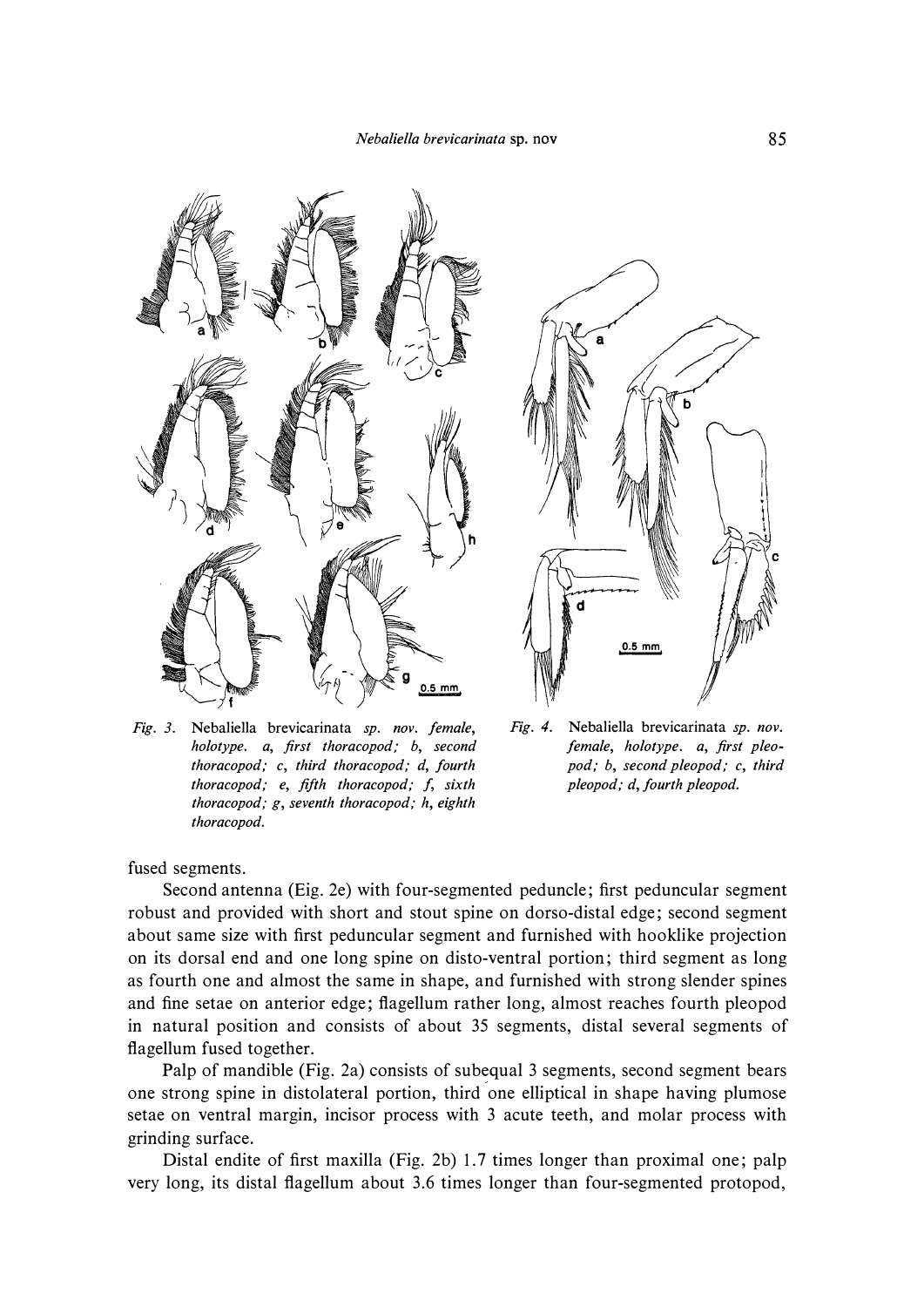distal portion of palp indistinctly segmented.

Second maxilla (Fig. 2c) with 5 endites setose, fifth endite bearing one long seta on its distal edge; endopod two-segmented, proximal segment about 1.6 times longer than distal one; exopod a little shorter than endopod.

All thoracopods similar in shape, without epipod; endopod moderately tapering off to pointed tip and densely setose on its inner margin. Endopod of first thoracopod (Fig. 3a) has 4 distal segments, distal two completely demarcated and proximal two incompletely separated by transverse line; exopod about 4.0 times longer than wide. Distal 4 segments of endopod of fifth thoracopod (Fig. 3e) well demarcated; exopod 3.8 times longer than width.

Endopod of eighth thoracopod (Fig. 3h) slender, without any trace of segmentation and with 8 strong setae on its distal portion, not setose on inner margin; exopod 4.0 times longer than wide.

First 4 pleopods similar in shape. Postero-lateral lower corner of first to third pleonites rounded, and that of fourth pleonite pointed (Fig. la).

Protopod of first pleopod (Fig. 4a) with minute spines on inner margin; exopod about 0.7 times as long as distal segment of endopod, armed with 8 short spines and 9 long setae; endopod slender, two-segmented, distal segment about 8 times longer than proximal one, 10 times longer than wide and provided with 2 long spines on distal margin and setose on inner margin, proximal segment provided with retinacula (appendix interna) on its inner side.

Expod of third pleopod (Fig. 4c) 0.6 times as long as distal segment of endopod, armed with 11 stout spines and 3 long setae on its external margin; endopod twosegmented, distal segment slender, narrowed distally, truncated at tip and bears 3



*Fig. 5. Geographical distribution of four species of Nebaliella.*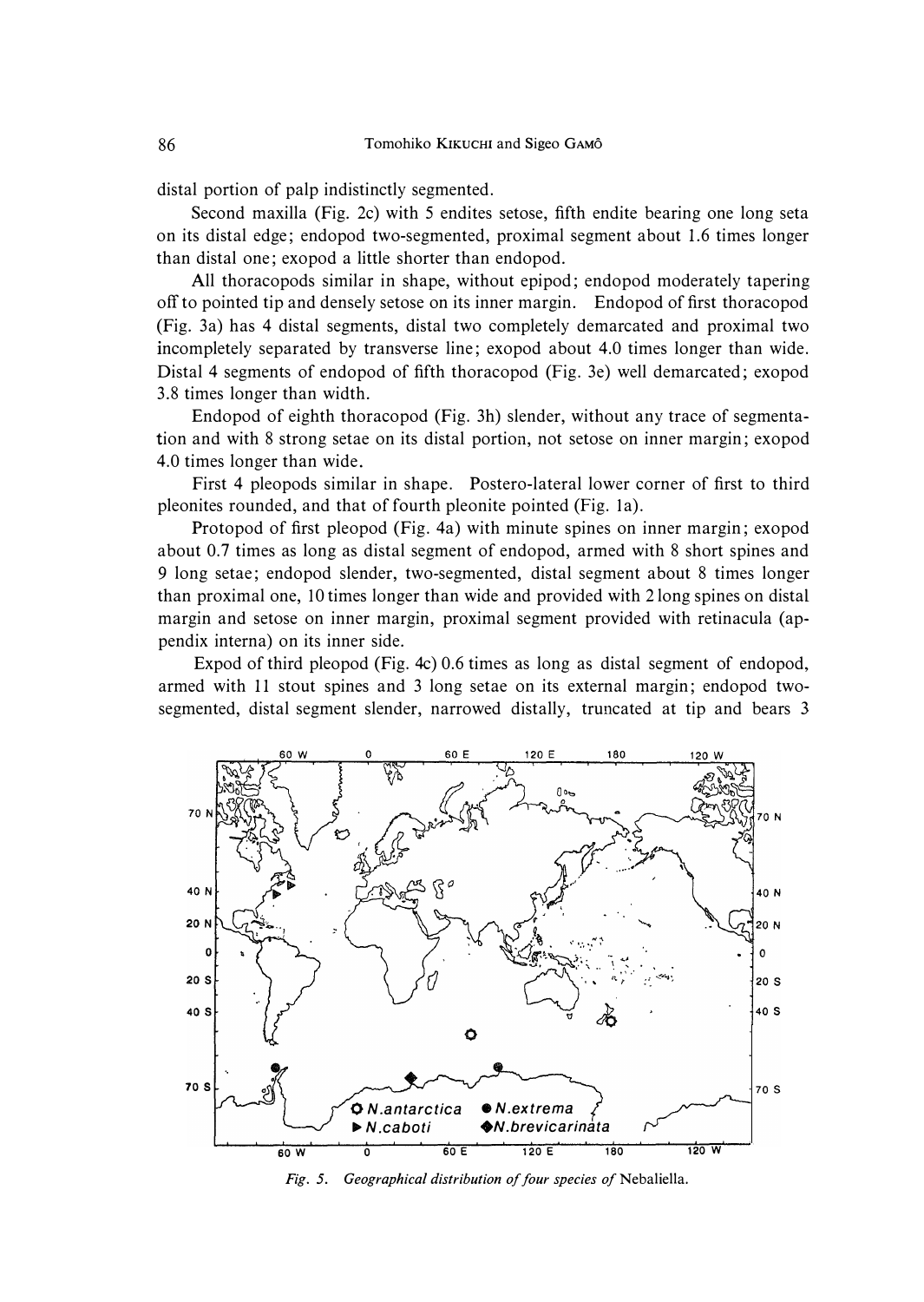| No. ind. |
|----------|
| 1        |
| 2        |
| 1        |
| 15       |
| 1        |
|          |

*lebaliel*  $\mu$ (:)-*""* 

*ricarinata sp.* 

*::s* 

| Table 1. Occurrence of the genus Nebaliella in the world ocean. |  |
|-----------------------------------------------------------------|--|
|-----------------------------------------------------------------|--|

| <b>Species</b>                   | Expedition          | Locality<br>Lat.        |                           | Long.              | Depth $(m)$ | No. ind. |
|----------------------------------|---------------------|-------------------------|---------------------------|--------------------|-------------|----------|
| N. antarctica THIELE, 1904       | Gazelle, 1875       | Kerguelen               | $48^{\circ}30^{\prime}$ S | $69^{\circ}40'E$   | 9           |          |
|                                  | Valdivia, 1898-9    | Kerguele $\iota$        | $48^\circ 30^\prime$ S    | $69^{\circ}40'E$   | $10 - 20$   | 2        |
|                                  | (Copenhagen Museum) | Akaroa Horbour, N. Z.   | $43^{\circ}50^{\prime}S$  | $172^{\circ}55'$ c |             |          |
| N. extrema THIELE, 1905          | Gauss 1902-3        | Kaiser Wilhelm II Land  | $66^{\circ}29^{\prime}S$  | $89^\circ 38'$ E   | 380-385     | 15       |
|                                  | Discovery, 927      | Palmer Archipelago      | $64^{\circ}20^{\prime}S$  | $63^{\circ}01'W$   | $160 - 335$ |          |
| N. caboti CLARK, 1932            | <b>Prince, 1917</b> | Cabot Strait            | $47^{\circ}05'$ N         | $60^{\circ}00'$ W  | 373         |          |
|                                  | WHOI, 1965          | off New Jersey          | $39^{\circ}43'$ N         | $70^{\circ}40'$ W  | 2085        |          |
| <i>N. brevicarinata</i> sp. nov. | <b>JARE-27</b>      | Princess Ragnhild Coast | $70^{\circ}11^{\prime}S$  | $24^{\circ}11'E$   | 270         |          |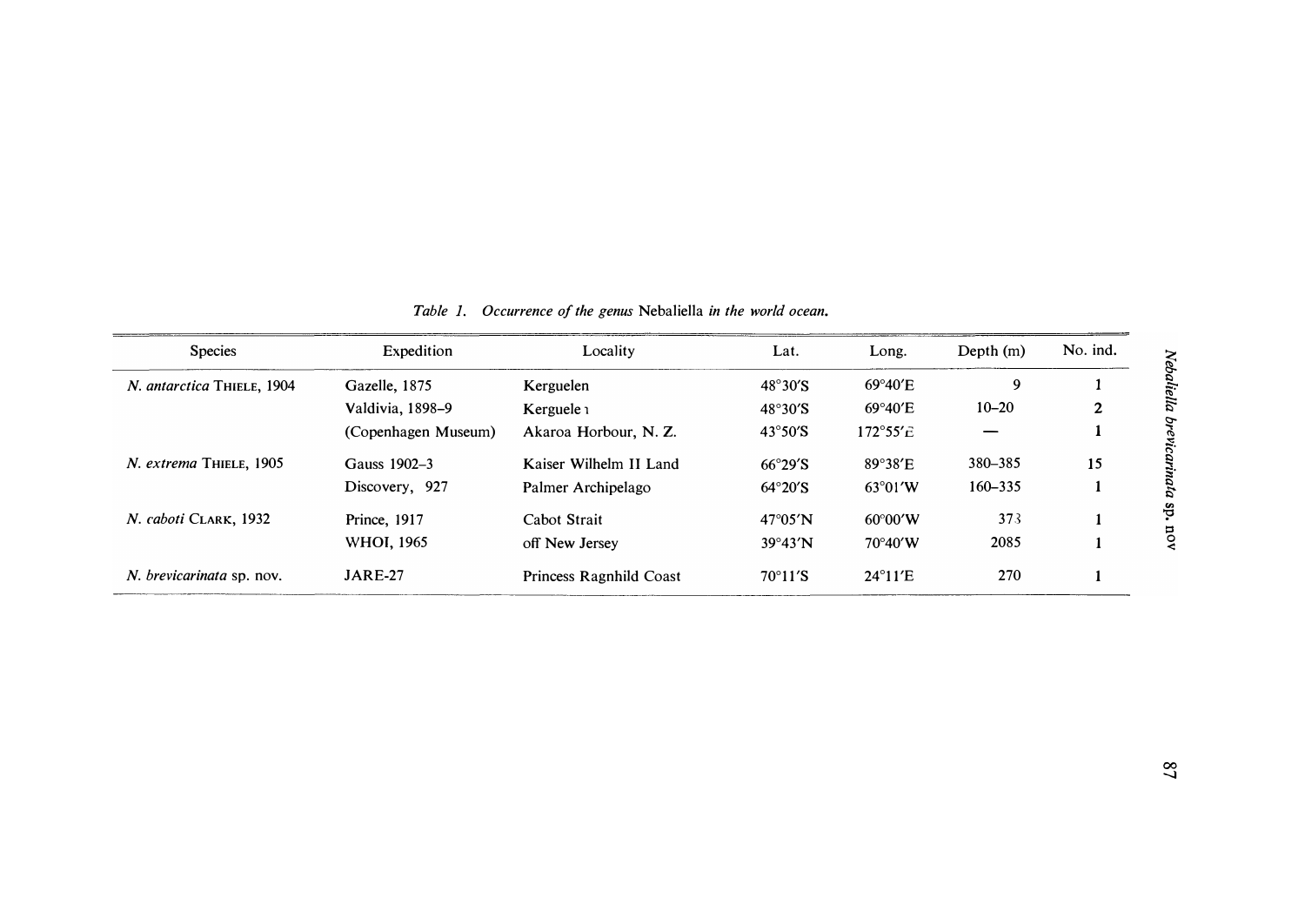long distal setae, and row of minute spines on its lateral margins, short proximal segment with retinacula on its inner side.

Last 2 pairs of pleopods very short, two-segmented, and uniramous. Fifth pleopod (Fig. lh) about 0.3 times as long as fourth, distal segment 3.8 times longer than proximal one and furnished with one strong spine at its end.

Sixth pleopod (Fig. 1h) about 1.5 times longer than fifth, distal segment 6.0 times longer than proximal one and bears 6–8 short marginal spines.

Telson (Fig. la, h) about 1.4 times longer than seventh abdominal segment. As seen from ventral side, anal cleft deep, about 0.3 times as long as telson itself, on both sides of anal cleft one pair of broad anal scales with fairly narrow pointed apex.

Caudal rami (Fig. la, h) as long as last abdominal segment and telson combined, each ramus spinose on inner margin, except for its terminal portion.

*Remarks:* In the genus *Nebaliella* there have been described three species, two of which, *Nebaliella antarctica* and *N. extrema,* have mainly been described from the Antarctic and subantarctic regions and *N. caboti* has been recorded from the North Atlantic (Fig. 5, Table 1). They may very rarely occur, having been enumerated only 22 for the three species mentioned above (Table 1).

*Nebaliella brevicarinata* sp. nov. is proposed only on the basis of a single female from upper layer of the bathyal depths, 270 m, in the Antarctic Sea. The new species is most allied to *N. antarctica* and *N. extrema,* but easily distinguished from *N. antarctica* by having much more longer caudal rami and from *N. extrema* by having smaller carapace. Besides these differences, it also differs from the two species by having a slender long spine at external distal corner of second peduncular segment of second antenna, instead of a horn-like process.

The new species is well differentiated from the congeners in the genus by the presence of a short vertical carina near lower corner of antero-lateral part of carapace.

| Characters                                               | N. caboti | N. antarctica | N. extrema | N. brevicarinata |
|----------------------------------------------------------|-----------|---------------|------------|------------------|
| Total length (TL, mm)                                    | 7.50      | 12.50         | 11.50      | 12.80            |
| Carapace length (CL, mm)                                 | 4.35      | 4.50          | 5.45       | 4.70             |
| TL/CL                                                    | 1.72      | 2.78          | 2.11       | 2.72             |
| Length of rostral keel/Length<br>of rostrum              | 0.40      | 0.23          | 0.50       | 0.50             |
| Eye length/Rostrum length                                | 1.41      | 1.00          | 1.16       | 1.30             |
| Length of 1st antenna/<br>Length of 2nd antenna          | 0.50      | n.d.          | 0.33       | 0.50             |
| No. of segments of 2nd<br>antennal flagellum             | 46        | 35            | 23         | 35               |
| Length of 6th pleopod/Length<br>of 6th abdominal segment | 1.00      | 0.50          | 1.12       | 0.81             |
| Length of caudal rami/<br>Length of telson               | 1.36      | 1.56          | 1.67       | 1.88             |
| 2nd antenna/CL                                           | 1.57      | n. d.         | 0.59       | 0.94             |
| Antero-ventral vertical<br>carina                        | absent    | absent        | absent     | present          |

*Table 2. Main features of four species of the genus Nebaliella.*